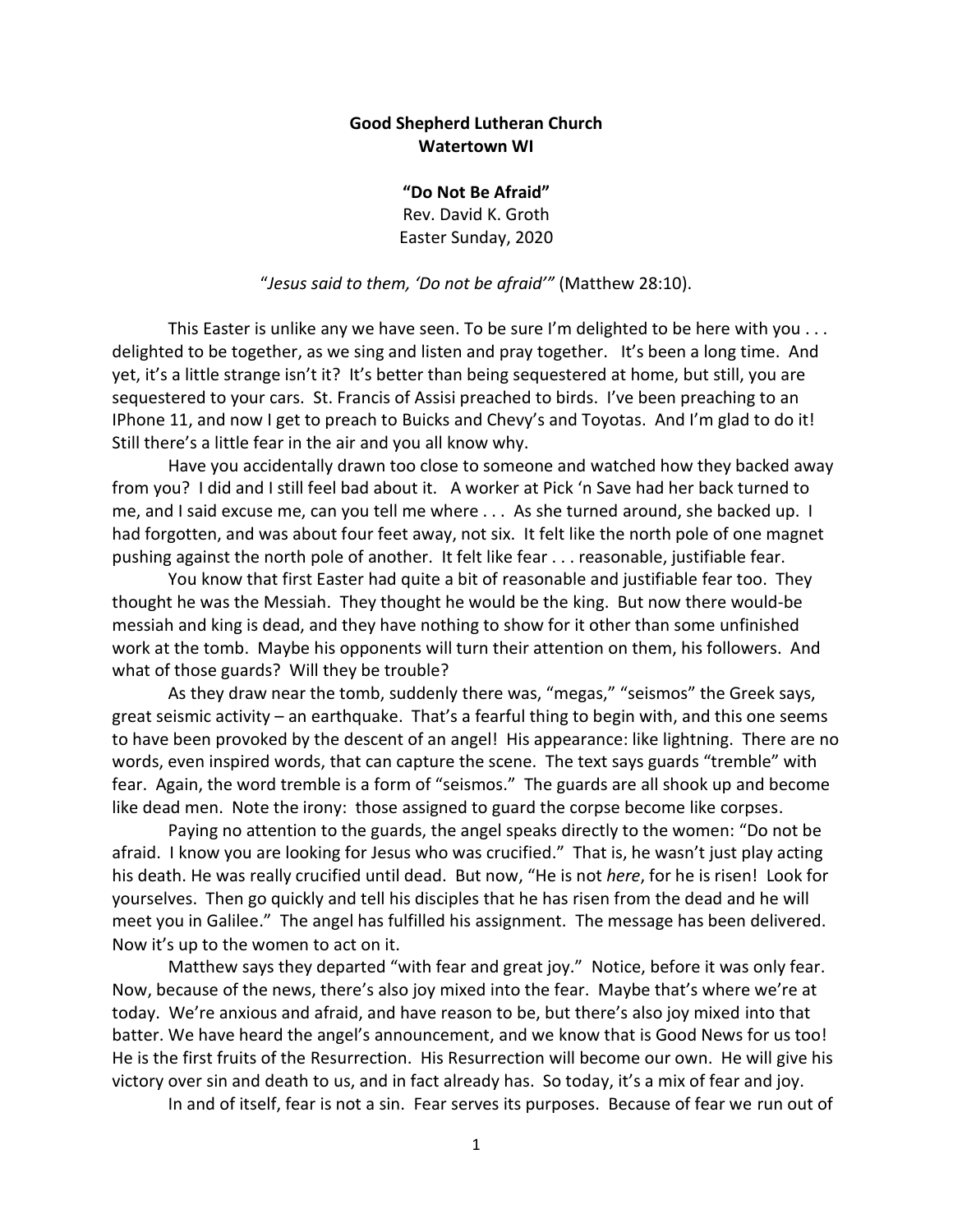burning buildings. Because of fear we avoid bad habits. Because of fear of the law we drive slower. Because of fear maybe your knuckles are also dry from all the handwashing. Because of fear you too are checking in on family members. Fear serves its purposes and is not a sin.

However, mismanaged fear can lead to sin . . . for example when we drink to become numb to the fear. Mismanagement of fear can make us sullen, morose, and ill-tempered. Mismanagement of fear can turn us into control freaks, clamping down on our spouses and children. Mismanagement of fear can make us doubt and deny God's promises.

Once again, I watched the movie the Ten Commandments last week. So many memorable scenes. What a bad apple that Dathan was! But this year of Covid-19 the Passover scene also stood out, with the foggy pestilence creeping under doors like mustard gas.

 To convince Pharaoh to "let my people go," God is forced to inflict a series of plagues on Egypt. Water turns to blood, the land is inundated by frogs, gnats, then flies. Cattle are killed. Crops are ruined. Yet Pharaoh keeps hardening his heart. He refuses to listen. Finally, the worst plague strikes the nation, when every first-born son in Egypt dies. It's an awful, awful thing. But can you see how God is punishing sin with sin? Remember, years earlier Pharaoh had ordered all Israelite boys to be killed at birth. (That's when Moses was floated down the river as an infant.) Now Moses stands before Pharaoh trying to knock some sense into the man. But Pharaoh will have none of it. His obstinance becomes a national disaster.

However, God spares his people. The blood of a lamb, spotless and without fault will serve as a substitute. God tells his people to paint the blood on their doors and then gives them a shelter in place order. He quarantines them. Exodus 12:22, "None of you shall go out of the door of the house." In the night, a plague strikes the whole nation of Egypt, but not them. They huddle in their little huts and chant and pray and eat unleavened bread and they listen to the horrific cries of the Egyptians. They are safe because of God's mercy, and the death of the lamb, but they're also afraid. All that death. All that grief.

Exodus 12:30 "there was not a house where someone was not dead." Until recently, it was hard to imagine a national tragedy on that scale. The coronavirus is nowhere near that deadly, but it has reminded us how vulnerable we are to death.

Pharaoh finally relents and the people make a hasty exodus. Before, it was Pharaoh who kept hardening his heart. After the plague, he grows obstinate. But now, God hardens Pharaoh's heart, who assembles his army and horses and chariots and takes off after the Israelites. Can you imagine the fear of the Israelites? They are sitting ducks out there. In front of them is the Red Sea. Behind them the army of Egypt.

You know how it goes. God's people cross on dry ground, but the army of Pharaoh is drowned. Still the fears don't end. Now in the desert, their fear gets the better of them. "Were there not enough graves in Egypt that you had to bring us out here to die?" For forty years they wander fearfully in the wilderness. Even on the cusp of crossing into the Promised Land, still they are fearful. After all the Lord had done for them! Remember what the spies said? The people living there are GIANTS, and we felt like little grasshoppers before them!

The point is fear has been and will always be part of the life of faith. And so, this day too, we have a handful of fear tossed into our faith. But this day too, we also have the blood of the Lamb, a Lamb spotless and without blemish, whose blood saves us from death. We know that. We believe that. Jesus is the Lamb of God who takes away our sins.